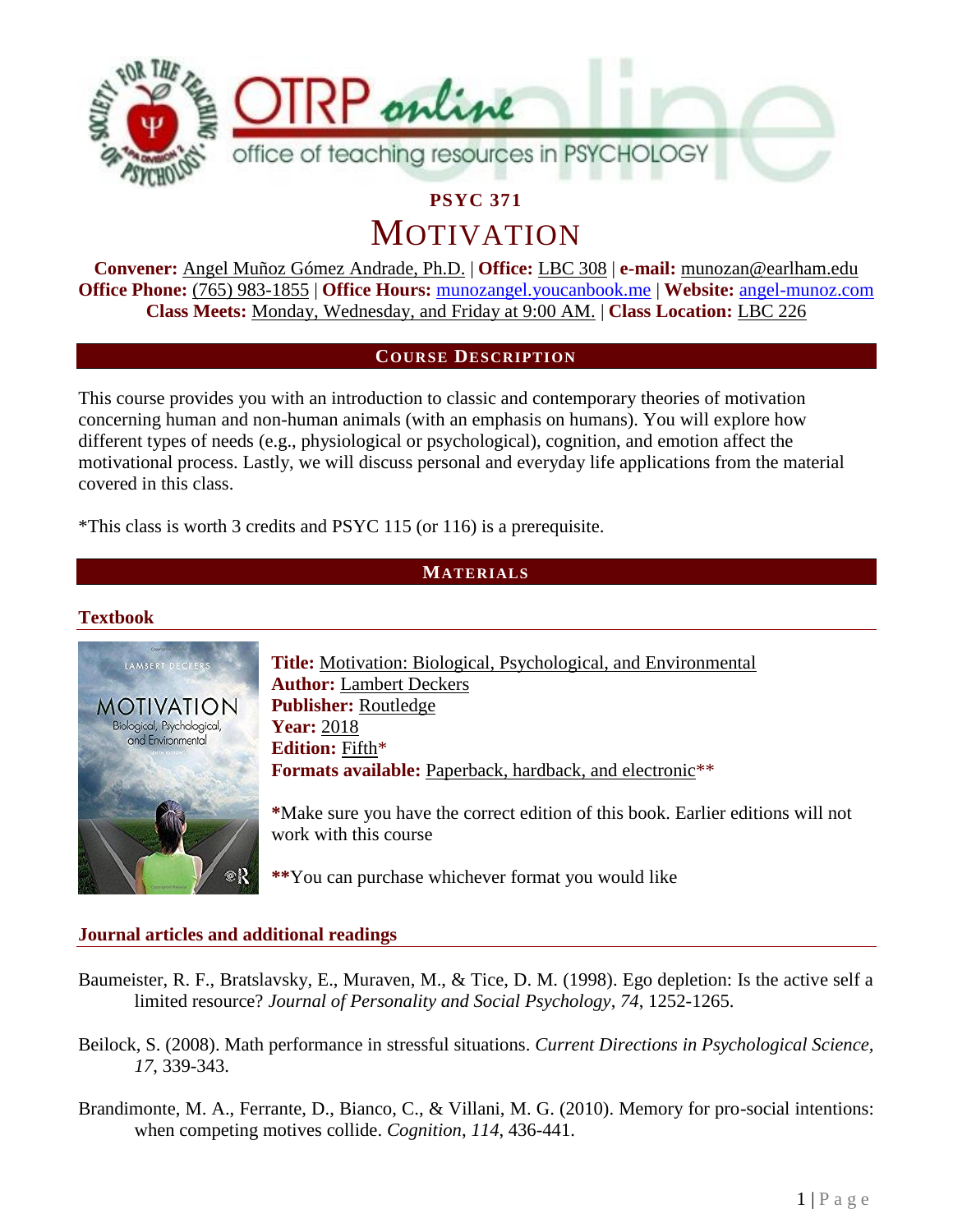- Morisano, D. (2013). Goal setting in the academic arena. In E. A. Locke & G. P. Latham (Eds.), *New developments in goal setting and task performance* (pp. 495-506). New York, NY, US: Routledge/Taylor & Francis Group.
- Oettingen, G., Sevincer, A. T., & Gollwitzer, P. M. (2008). Goal pursuit in the context of culture. In R. Sorrentino & S. Yamaguchi (Eds.), *The handbook of motivation and cognition across cultures* (pp. 191-211). San Diego: Elsevier/Academic Press.

#### **Journal articles and additional readings (continued)**

- Seijts, G. H., Latham, G. P., & Woodwark, M. (2013). Learning goals: A qualitative and quantitative review. In E. A. Locke & G. P. Latham (Eds.), *New developments in goal setting and task performance* (pp. 195-212). New York, NY, US: Routledge/Taylor & Francis Group.
- Savani, K., & Job, V. (2017). Reverse ego-depletion: Acts of self-control can improve subsequent performance in Indian cultural contexts. *Journal of Personality and Social Psychology*, *113*, 589- 607.

## **COURSE SPECIFIC LEARNING GOALS**

#### **Learn an overview of motivation science**

You will leave this course with general knowledge of classic and contemporary theories of motivation. This means that you will be able to explain, discuss, and apply motivational theories, concepts, and findings.

#### **Explore multiple approaches to motivation science**

You will explore how multiple approaches (e.g., cognitive) and perspectives (e.g., cross-cultural) attempt to explain the motivational process.

#### **Understand goal-setting**

You will practice how to effectively formulate and carry out goals. An important aspect of the motivational process in humans is the ability to set complex and realistic goals. Through multiple readings, assignments, and class exercises, you will learn how effectively set, stick to, and fulfill goals.

#### **Understand** *how* **motivation science is pursued**

As you take this class, you will become familiar with the way psychologists and other scientists explore the motivational process (i.e., laboratory, field, and observational paradigms).

## **WHAT EARLHAM LEARNING GOALS WILL THIS COURSE FULFILL?**

#### **Investigate**

You will **critically** examine the assigned readings and lecture concepts. You will also practice your ability to understand how studies are conducted and how data is collected, analyzed, and interpreted. This is an important skill to develop because one way to validate concepts and ideas in motivation science (and the field psychology as a whole) is through data collection, hypothesis testing, and experimentation.

#### **Integrate**

As previously mentioned, we will examine motivation from multiple approaches and perspectives. No single approach or perspective is sufficient to explain the motivational process. While sometimes different approaches might offer conflicting views on a given topic, some other times these approaches **integrate** and offer a more complete picture. You will be asked in class, exams, and assignments to determine when and why either conflict or integration (or both) occur.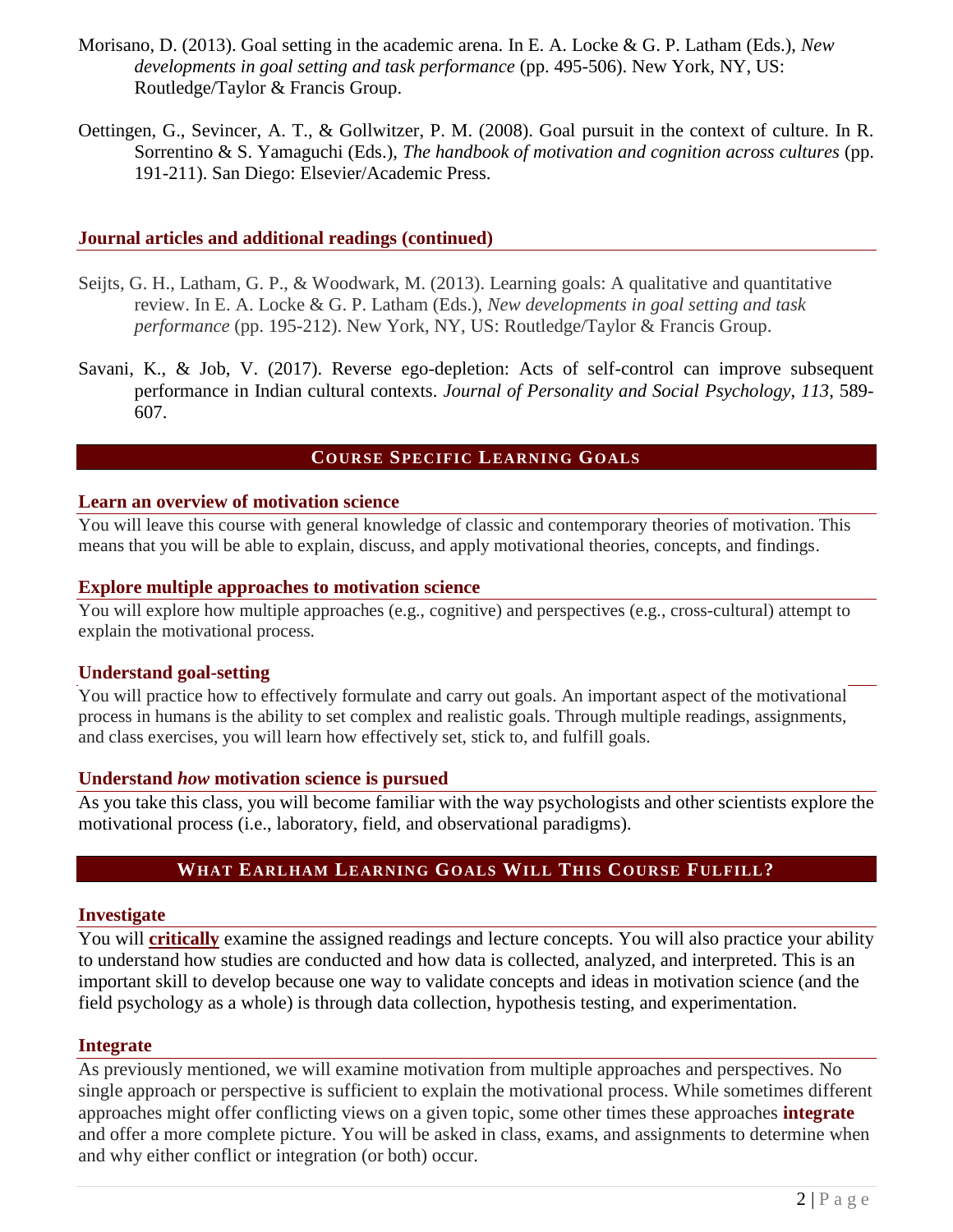# **Apply**

This course will regularly emphasize the connection between the material covered in class, readings, and everyday life. There will be multiple assignments and exam questions that will require you to think how you would apply multiple theories, concepts, and findings to real world problems and your everyday life.

# **OTHER LEARNING GOALS**

## **To develop an independent mind**

In addition to understanding how scholars use and examine concepts within the domain of motivation science, you will be required to think **independently**. What does it mean to think independently? It means that you should examine the **facts of reality** that give rise to the concepts and ideas that will be presented in this class. It also means that you should explore and question how scholars arrived at a particular idea, concept, or definition. Remember that scholars are also *fallible* human beings and that knowledge should never be taken on authority. **Think for yourself and explore the world independently**.

## **Using tests as a way to learn**

My course is extremely test heavy and for a good reason. Cognitive psychology research has shown that, under most circumstances, retrieval-based learning (i.e., testing!) allows you to retain information much longer than, for example, passively reading a book or listening to a lecture. Additionally, answering higher quality questions will help you analyze, integrate, and apply the concepts you will learn in this class. Not only will you have the opportunity to be quizzed frequently; you will also have the chance to create your own quizzes from time to time. Being able to create and answer good quality questions will elevate your learning skills to the next level.

| <b>GRADING</b>                    |                                                                                                        |                                            |                   |     |                                                       |                                  |  |                                |                              |     |                                                                |  |                               |
|-----------------------------------|--------------------------------------------------------------------------------------------------------|--------------------------------------------|-------------------|-----|-------------------------------------------------------|----------------------------------|--|--------------------------------|------------------------------|-----|----------------------------------------------------------------|--|-------------------------------|
|                                   | <b>Exams</b><br><b>Reaction Papers</b><br><b>Online Quizzes</b><br>In class activities<br><b>Total</b> |                                            |                   |     |                                                       | 50%<br>20%<br>20%<br>10%<br>100% |  |                                |                              |     |                                                                |  |                               |
| $A+$<br>$\mathbf{A}$<br><b>A-</b> |                                                                                                        | $= 99-100\%$<br>$= 93-98\%$<br>$= 90-92\%$ | B<br>$\mathbf{B}$ | $=$ | $B+ = 87-89\%$ $C+ = 77-79\%$<br>$=$ 83-86%<br>80-82% | $\mathbf C$<br>$\mathbf C$ -     |  | $= 73 - 76\%$<br>$= 70 - 72\%$ | $\mathbf{D}$<br>$\mathbf{D}$ | $=$ | $\mathbf{D} + \mathbf{B} = 66 - 69\%$<br>$= 63-69\%$<br>60-62% |  | $\mathbf{F} = 60\%$ and below |

#### **I will round you up to the next letter if your grades are 89.96, 79.96, 69.96, or 59.96 (or above).**

## **Exams, 50% of your grade**

There will be a total of five exams and each will be worth 100 points. About half of the questions will be multiple choice and the rest will be short answer and essay questions. **I will drop your lowest score from these exams, so only four will count towards your final grade.** This is because I personally do not like deciding what constitutes an emergency or a serious illness that will merit to take a make-up exam. Since I am dropping one score, I will only consider make-up exams for athletic competitions (**not practice!**), **official** college events, **severe** medical illness, and other **severe** circumstances. Following the culture of **trust** and **integrity** at Earlham, I will trust you to be **honest** with me when reporting a **severe** event that has happened to you and that this entitles you to a make-up. All make-up arrangements, for this later purpose, should be made in advance and you may have to take the exam before everyone else does.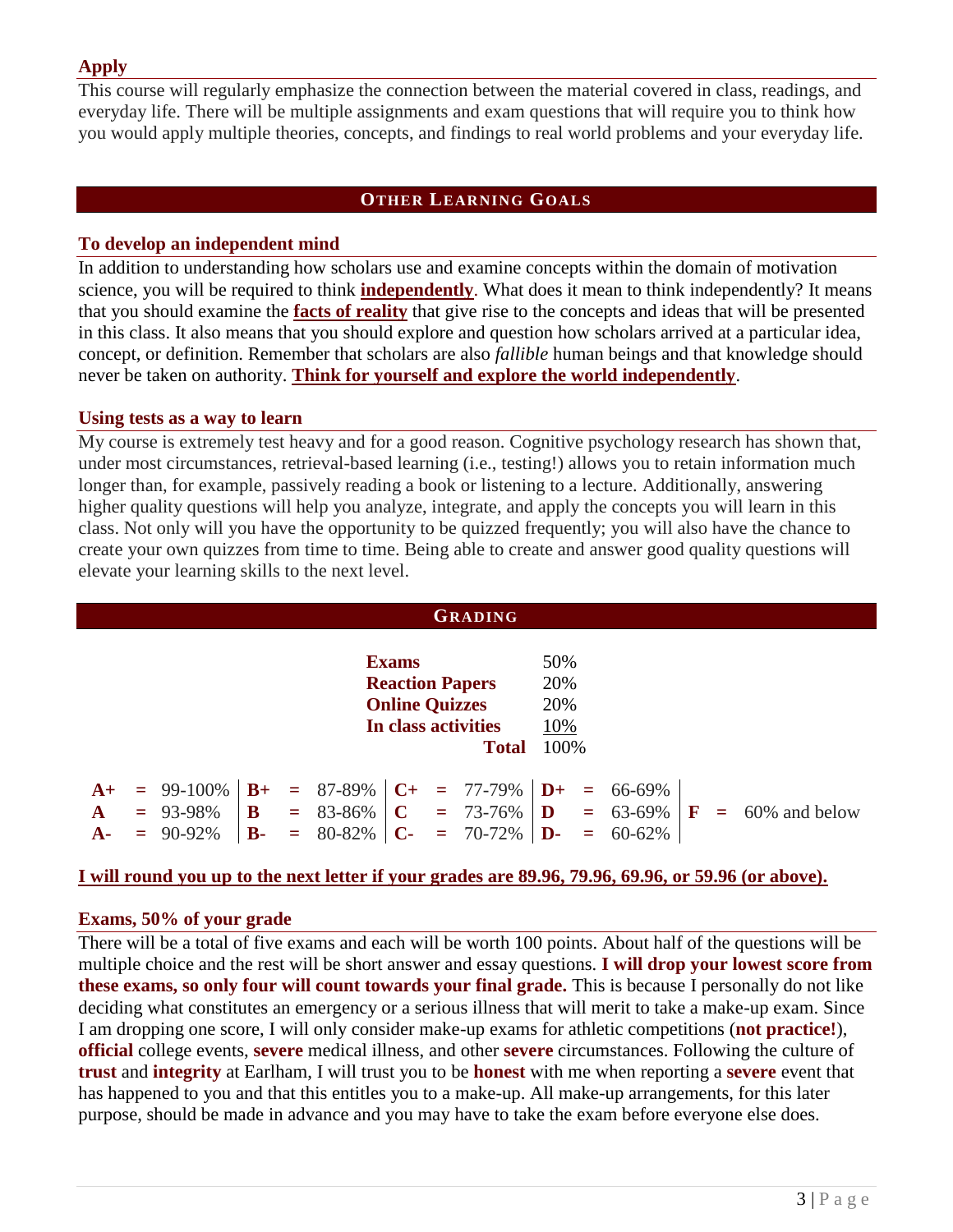Exams 2, 3, and 4 are **selectively** cumulative. This means that you will be asked to review a **small** amount of the content that you already studied when preparing for an earlier exam. I do this to prevent forgetting important concepts and ideas. Most people forget the information they study right after taking the exam! Don't feel bad if this happens to you, this is how memory works. Once you fulfill a goal, information related to it begins to be forgotten. I will make sure to bring important and recently forgotten information back to your awareness. The final exam (i.e., Exam 5) is cumulative and it will test you on all the material you learned throughout the semester. You will receive a study guide for this final and it will be no different in format or amount of questions from other exams, so do not panic  $\mathbb{Q}$ .

## **Reaction Papers, 20% of your grade**

You will write five reaction papers in this class. The reaction papers will only be two pages long and double spaced (APA format). You will be given specific instructions (two weeks in advance) for each of these papers but the main idea is that you integrate lecture discussions with the textbook, readings, and your own thoughts. You may be also be asked to come up with personal and everyday life applications of the class content. Each reaction paper will be worth 100 points. **Since you will have at least two weeks to work on these assignments, I will not accept make-ups or extensions. Plan wisely!**

## **Online Quizzes, 20% of your grade**

You will have to complete online quizzes for each of the textbook chapters (see class schedule below). Expect multiple choice and short answer questions (no essays). You will have 30 minutes to complete the quiz. The amount and combination of questions will match the allotted time (my estimate is always based on research and prior experience). You may be wondering whether you can use your textbook while answering the quizzes. The answer is **yes**. However, you should have read and studied the chapter in advance. You may have time to look up a concept or forgotten fact, but you will not have time to "answer and read as you go." You can work in groups or individually; it might be easier to do it individually.

On "quiz weeks," quizzes will be available on Monday by 5pm and will close Sunday right before midnight (i.e., 11:59pm). Each quiz will be worth 50 points. **Since you have multiple days and times to take these online quizzes, no make-ups or extensions are allowed. Use your time wisely!**

## **In class activities, 10% of your grade**

Each and every of my classes will have an active component to it. I do not believe in students passively listening to an instructor for 50 minutes. Each class period will be worth 10 points. You will earn those 10 points in different ways depending on the class period. Sometimes, you will have to actively engage and participate in discussions and some other times, you will have to turn something in (e.g., an open book quiz or reflection). This is similar to an attendance policy, except that you are expected to **actively** do something in the classroom to earn points. I understand you may have to skip class because life is full of surprises and unexpected events, so **I will drop your 3 lowest scores!** For justified absences (i.e., severe events and athletic competitions), I will not give you make-up assignments. I will simply not count those class periods towards your grade. Justified absences will not take away your right to have your 3 lowest scores dropped. When requesting to justify an absence, please make sure you are being honest and driven by Earlham's principles of **trust** and **integrity**.

# **A NOTE ON POINTS – READ CAREFULLY**

Adding points will only make sense within each grading category. For example, each quiz is worth 50 points and there is a total of 10 quizzes. This means that 500 points = 20% of your overall grade (i.e., the value of quizzes in this class). Similarly, and also within the category of quizzes, if you obtain 450 points out of 500 points, you will have achieved 18% out the 20% (i.e., what the quizzes are worth in this class). This principle applies for each grading category.

**Do not add points across categories, as this will not be accurate!!!** Points will only make sense within their respective category. You may or may not be familiar with a system like this, but at the end of the day, it is all the same. It comes down to simple math and the proportion of total points you earn from the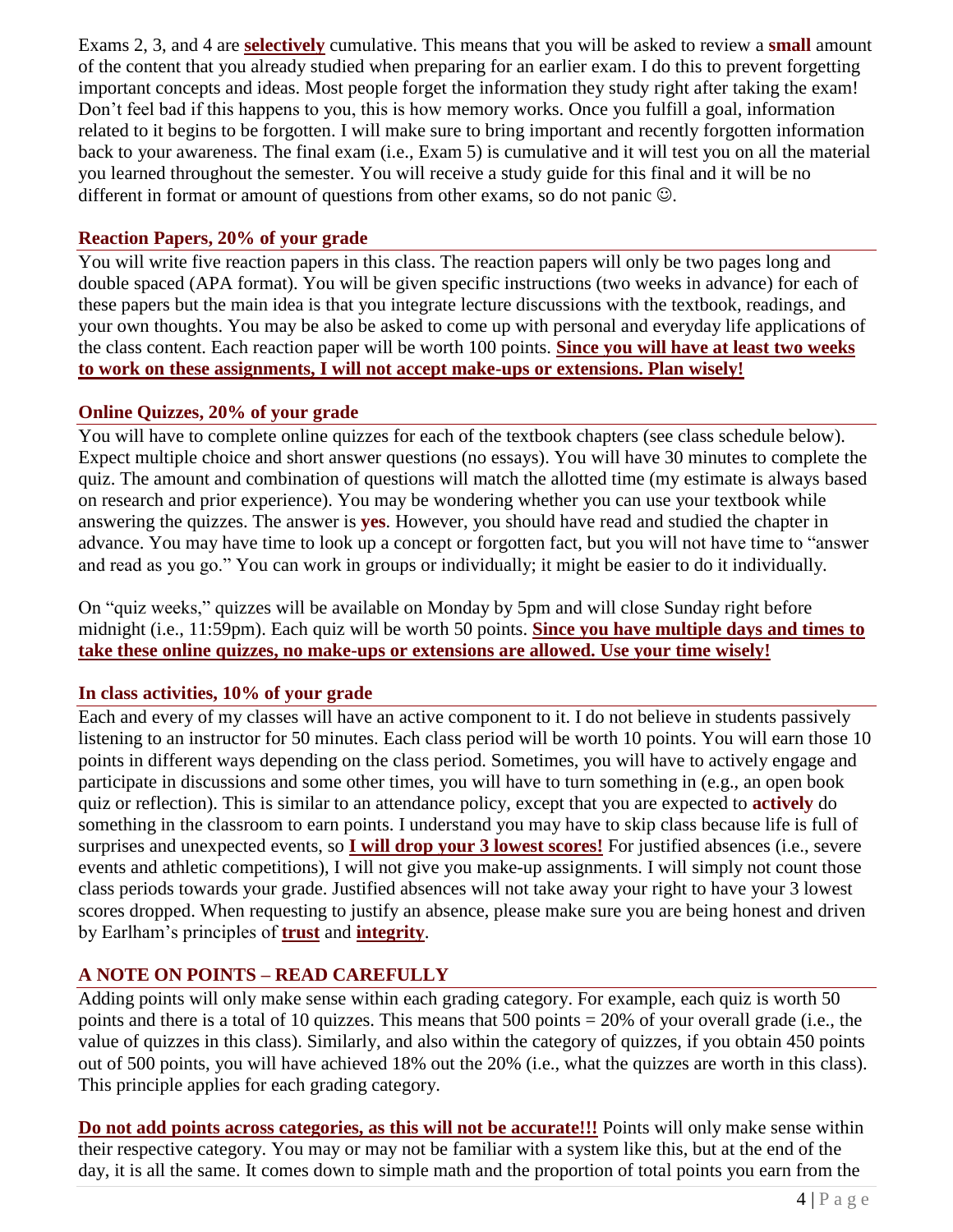total points available. Please rest assure that your Moodle gradebook will always be up to date. But if you have any questions about your grade, I will be very happy to answer it  $\odot$ .

## **TERMS OF ENGAGEMENT AND CLASSROOM BEHAVIOR**

This section refers to how we will relate to one another in the context of this class. **I expect you to be respectful and welcoming to myself and other students (you can expect the same from me).** Apply this principle and everything should work fine. Additionally, **do not be late!**

**You are allowed to use technology in this class.** I will even allow you to Tweet or make a quick Facebook update if it is related to class material (as long as it is brief). Beware, however, that several studies have shown that using technology in the classroom to take notes may actually harm your learning. Considering the benefits that technology offer and how prevalent it is in everyday live, I think the longterm solution to this problem will be about **how** one uses it and not **if** one should use it. Until then, use it wisely and at your discretion. I do, however, discourage using technology for any purpose other than class (e.g., social media for non-academic purposes, shopping, etc.).

**Grading and communication.** I am here to help you succeed in this course. I will usually grade every quiz and assignment within a week and I will reply to your e-mails within 24 hours (except weekends). I do not hold fixed office hours, but you are free to schedule an appointment with me using this link: [munozangel.youcanbook.me.](file:///C:/Users/munozan/Desktop/munozangel.youcanbook.me) You may also contact your fellow classmates through the "quick e-mail" function in Moodle (left bottom corner). I strongly encourage you to also get help from your fellow students and/or learn and study together.

## **ACADEMIC INTEGRITY POLICY**

Please read the academic integrity policy before taking course: [http://earlham.edu/curriculum](http://earlham.edu/curriculum-guide/academic-integrity/)[guide/academic-integrity/.](http://earlham.edu/curriculum-guide/academic-integrity/) Violations to this policy will be reported in each and every occasion. It is a College mandate.

#### **IMPORTANT STUDENT RESOURCES**

#### **Academic Accommodations**

Students with a documented disability (e.g., physical, learning, psychiatric, visual, hearing, etc.) who need to arrange reasonable classroom accommodations must request accommodation memos from the Academic Enrichment Center (main floor of Lilly Library) and contact their instructors each semester. For greater success, students are strongly encouraged to visit the Academic Enrichment Center within the first two weeks of each semester to begin the process.

<https://www.earlham.edu/academic-enrichment-center/disability-services/>

#### **Academic Enrichment Center**

The Academic Enrichment Center (AEC) helps with study habits and skills as well as a peer tutoring service. The AEC is staffed by trained peer tutors for either prearranged group tutoring sessions or oneon-one tutoring sessions for other courses. Peer tutoring is a free service offered to all Earlham students. For more information, please visit [http://www.earlham.edu/academic-enrichment-center/peer-tutoring/.](http://www.earlham.edu/academic-enrichment-center/peer-tutoring/)

#### **The Earlham Writing Center**

The Earlham Writing Center provides one-on-one assistance with writing. We are here to work with writers from all disciplines and all skill levels: whether you are confused about where to begin, you are stuck on page one of five, or just need some advice on final revisions. The Writing Center Consultants will begin with your needs and concerns first, so please come prepared with questions and an idea of what you would like to focus on. You can enjoy free, walk-in service in the Main Level of Lilly Library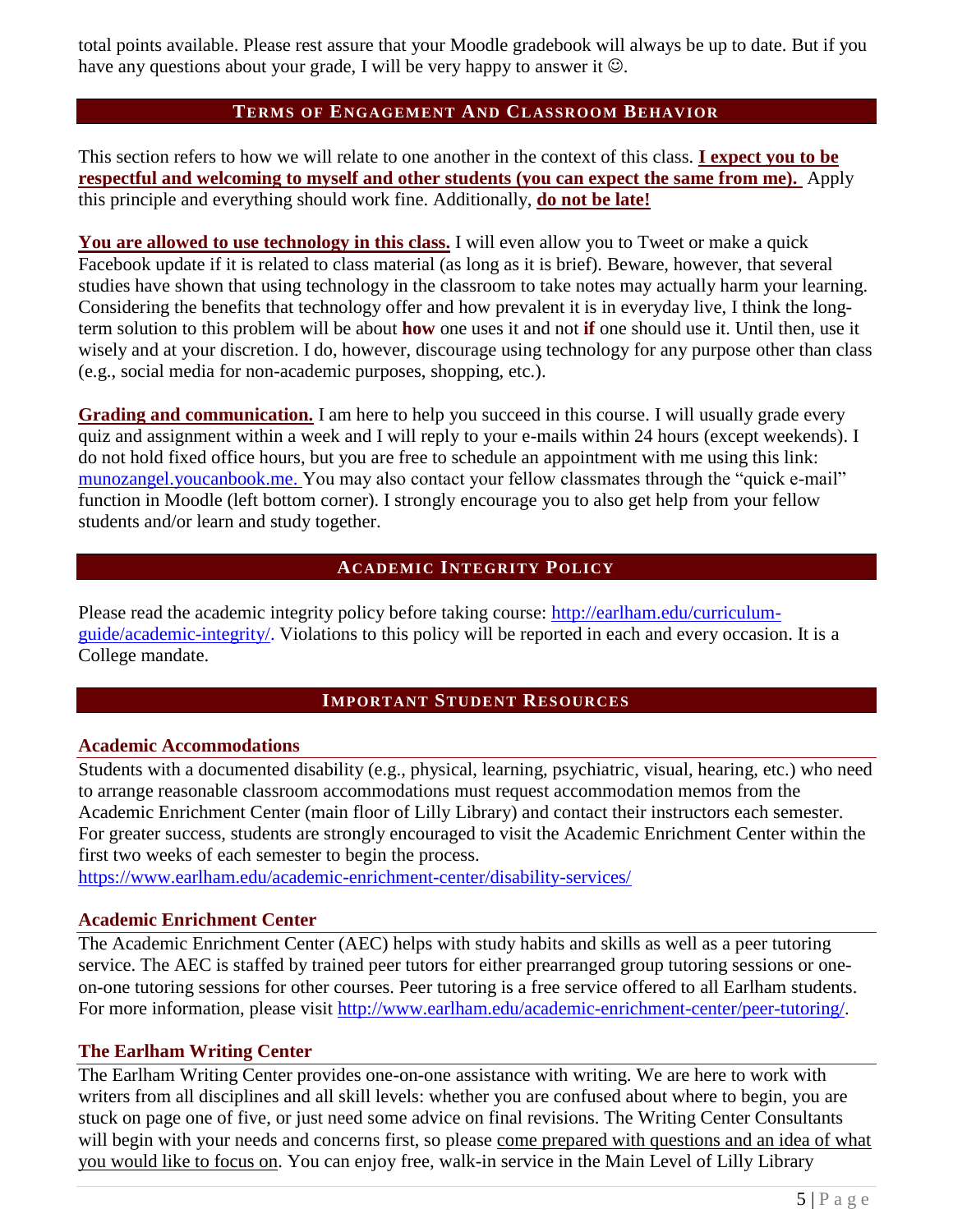starting September 2nd from Sunday -Thursday 7-10 p.m. with additional hours on Sunday 2-5 p.m. You may also schedule an appointment using the online scheduler found on our website: [www.earlham.edu/writing-center.](http://www.earlham.edu/writing-center) Also, if you want help with specific grammar topics related to your own writing, [www.grammarly.com/edu](http://www.grammarly.com/edu) is available for all Earlham students to proofread their papers and learn more about grammatical errors.

# **TENTATIVE COURSE SCHEDULE & READINGS\***

| WEEK           | <b>DATES</b>                                            | <b>TOPICS AND READINGS</b>                                             | <b>WHAT'S DUE?</b>                            |
|----------------|---------------------------------------------------------|------------------------------------------------------------------------|-----------------------------------------------|
| $\mathbf{1}$   | August $22nd$ – August $26th$                           | Chapter 1: Introduction to<br>Motivation and emotion                   | NOTHING YET!                                  |
| $\overline{2}$ | August $27$ – September 2nd                             | Chapter 1: Introduction to<br>Motivation and emotion                   | Online quiz 1 (Sun)                           |
| 3              | September $3rd$ – September 9 <sup>th</sup>             | Chapter 2: The History of<br><b>Motivation and Emotion</b>             | Online quiz 2 (Sun)<br>Reaction paper 1 (Fri) |
| $\overline{4}$ | September $10^{th}$ – September $16^{th}$               | Chapter 5: Homeostasis:<br>Temperature, Thirst,<br>Hunger, and Eating  | Online quiz 3 (Sun)                           |
| 5              | September $17th$ – September $23rd$                     | Chapter 8: Psychological<br><b>Needs and Motives</b>                   | Online quiz 4 (Sun)<br>Exam 1 (Mon)           |
| 6              | September $24^{\text{th}}$ – September $30^{\text{th}}$ | <b>Chapter 9: Personality</b><br>and Motivation                        | Online quiz 5 (sun)                           |
| 7              | October $1st$ – October $7th$                           | Chapter 10: Extrinsic and<br><b>Intrinsic Motivation</b>               | Online quiz 6 (sun)                           |
| 8              | October $8th$ – October $10th$<br>Early Break!          | Chapter 11: Goal<br>Motivation                                         | BREAK!<br>NOTHING DUE<br>☺                    |
| 9              | October $15th$ – October 21st                           | Chapter 11: Goal<br>Motivation (continued)<br>Oettingen et al., (2008) | <b>Exam 2 (Mon)</b><br>Online quiz 7 (Sun)    |
| 10             | October $22nd$ – October $28th$                         | Chapter 12: The<br><b>Economics of Motivation</b>                      | Reaction Paper 2 (Mon)<br>Online quiz 8 (Sun) |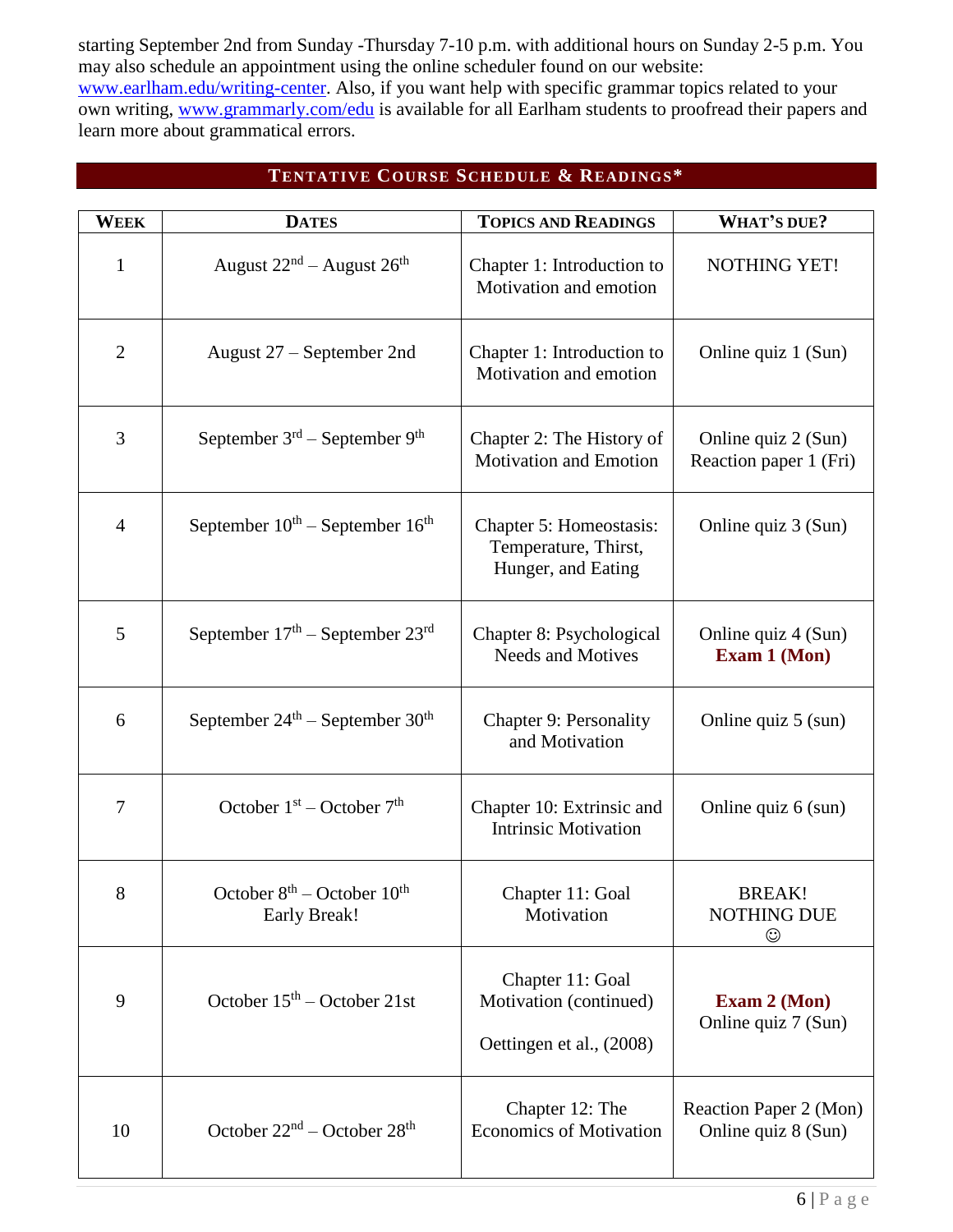### **TENTATIVE COURSE SCHEDULE & READINGS\* (CONTINUED)**

| <b>WEEK</b> | <b>DATES</b>                            | <b>TOPICS AND READINGS</b>                                                                                                                                       | <b>WHAT'S DUE?</b>                            |
|-------------|-----------------------------------------|------------------------------------------------------------------------------------------------------------------------------------------------------------------|-----------------------------------------------|
| 11          | October $29th$ – November $4th$         | Chapter 13: Emotions<br>and moods                                                                                                                                | Online quiz 9 (Sun)                           |
| 12          | November $5th$ – November $11th$        | Chapter 14: Emotions as<br><b>Motives</b>                                                                                                                        | <b>Exam 3 (Mon)</b><br>Online quiz 10 (Sun)   |
| 13          | November $12^{th}$ – November $18^{th}$ | Topic: Learning Goals!<br>Morisano and Peterson<br>(2013)<br>Seijts et al. (2013)                                                                                | Reaction Paper 3 (Sun)                        |
| 14          | November $19th$ – November $25th$       | <b>THANKSGIVING</b><br><b>BREAK</b><br>☺                                                                                                                         | <b>BREAK!</b><br><b>NOTHING DUE</b><br>☺      |
| 15          | November $26th$ – December $2nd$        | Topic: Self-Control and<br>Self-Regulation<br>Baumeister et al. (1998)<br>Savani and Job (2017)<br>**                                                            | Reaction Paper 4 (Sun)                        |
| 16          | December $3rd$ – December $9th$         | Topic: How does<br>Motivation (i.e., strongly<br>wanting to do something)<br>affect Cognitive<br>Processes?<br>Beilock (2008)<br>Brandimonte et al. (2010)<br>** | <b>Exam 4 (Mon)</b><br>Reaction Paper 5 (Sun) |
| 17          | Wednesday 10:30 AM<br><b>LBC</b> 226    |                                                                                                                                                                  | <b>FINAL EXAM</b>                             |

\*This schedule and readings (or something very similar to this) is what you will encounter this semester. This being said, changing a few readings (or flipping the order of a few weeks) is always possible and will be done at the discretion of the instructor. You will be notified ahead of time and it will not impact the way you allocate your time. A revised and organized schedule will be given to you if this is the case. It is always preferable to make changes when something is not "quite right" than to stick to it because it was already organized that way. Stay tuned!